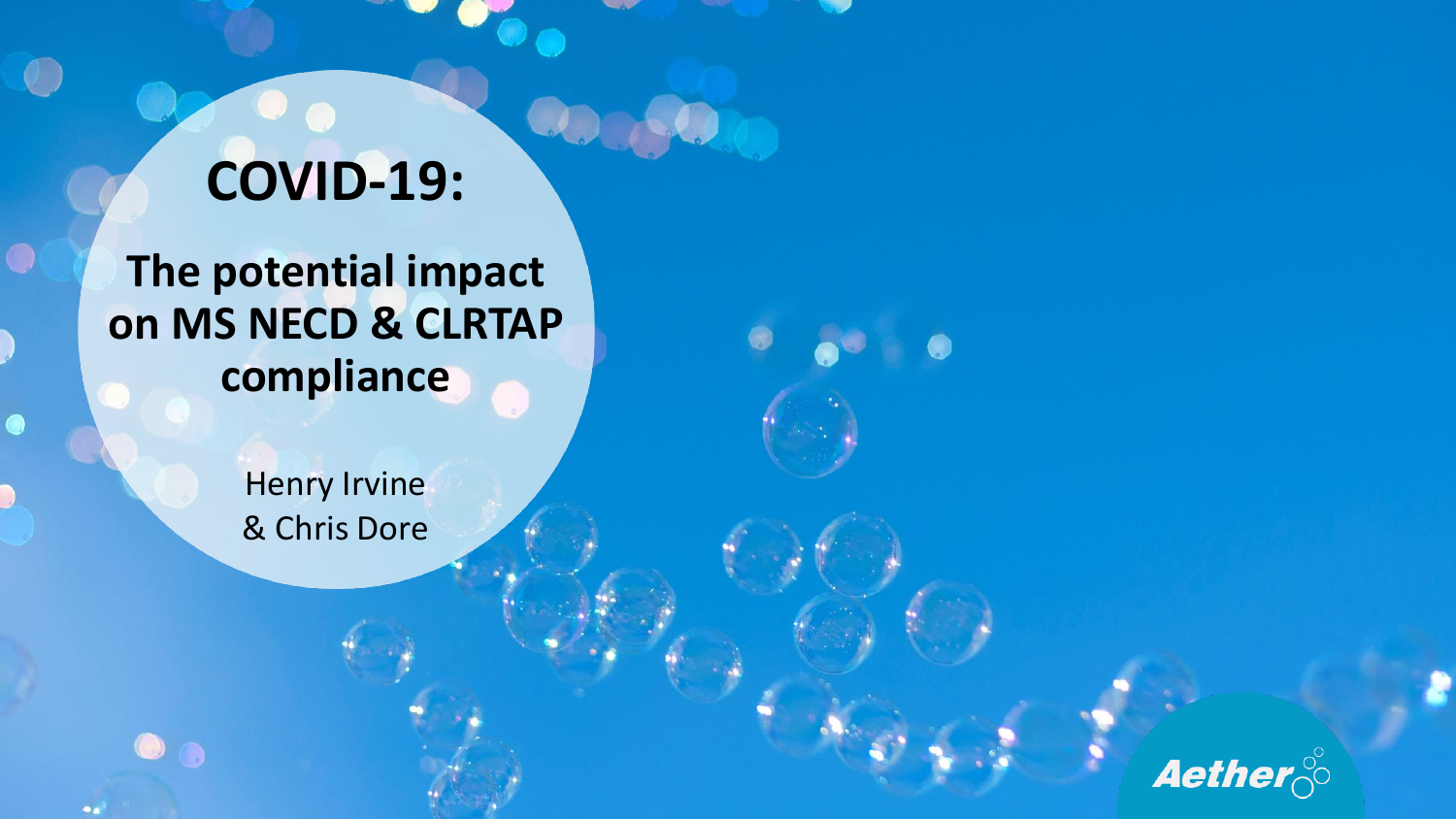## What are the short and long term impacts on emissions?

*"The current crisis is a unique learning experiment…but [the suspension of enforcement of environmental rules] makes me worry that pollution will just ramp up when the worst is over"*

**Dr. Daniel Westervelt** Climate and Air Pollution Researcher Lamont-Doherty Earth Observatory Source: [Nature](https://www.nature.com/articles/d41586-020-01049-6) article



- This is not official analysis…
- ... and some "speculation" is needed to arrive at some results.

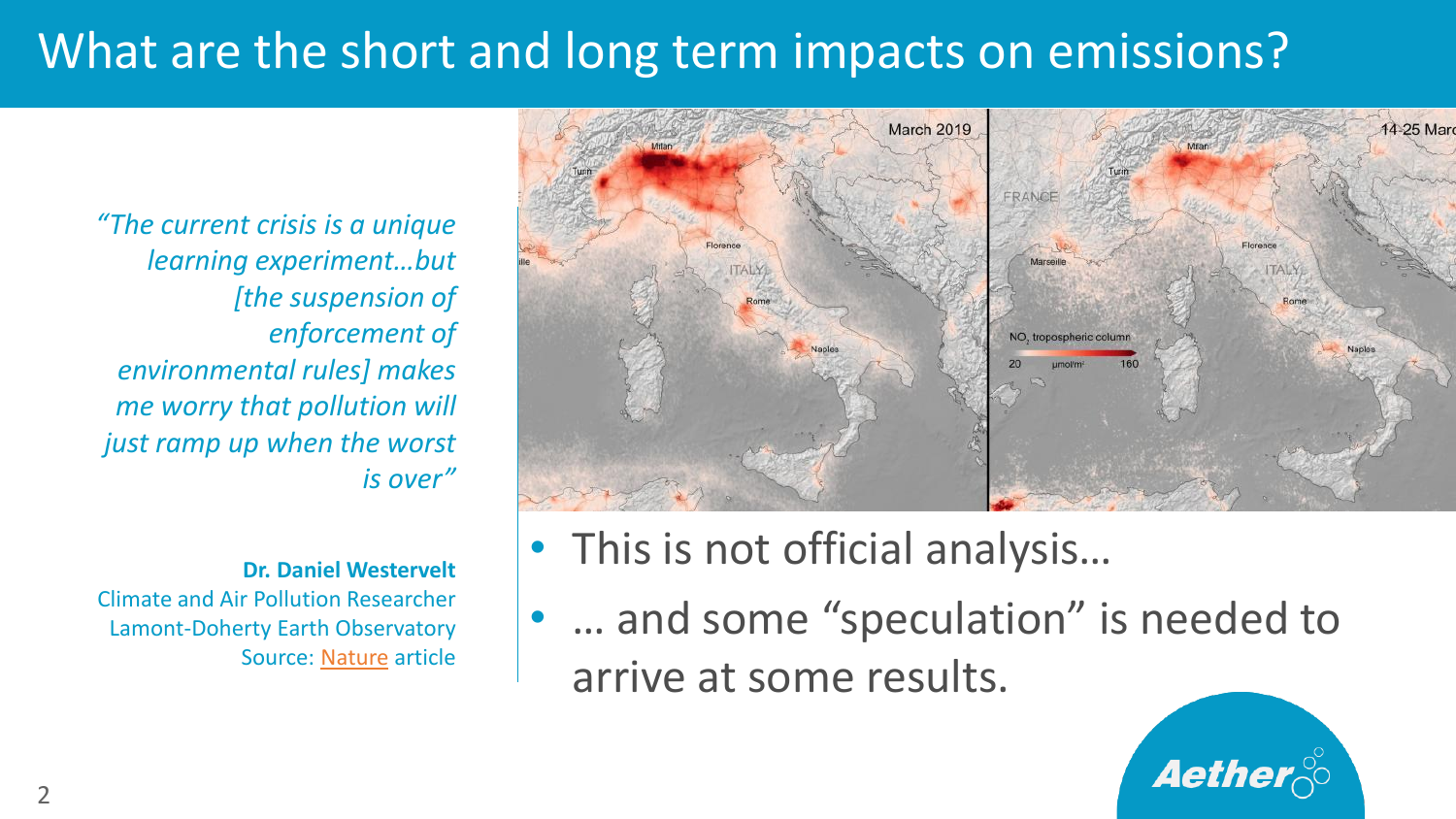#### Emissions from lockdown and beyond

What changes in activity data can we expect in 2020? And over the next 10yrs?

> How is this likely to impact the emissions of each pollutant?

> > What implications is this likely to have for compliance/noncompliance with the NECD?

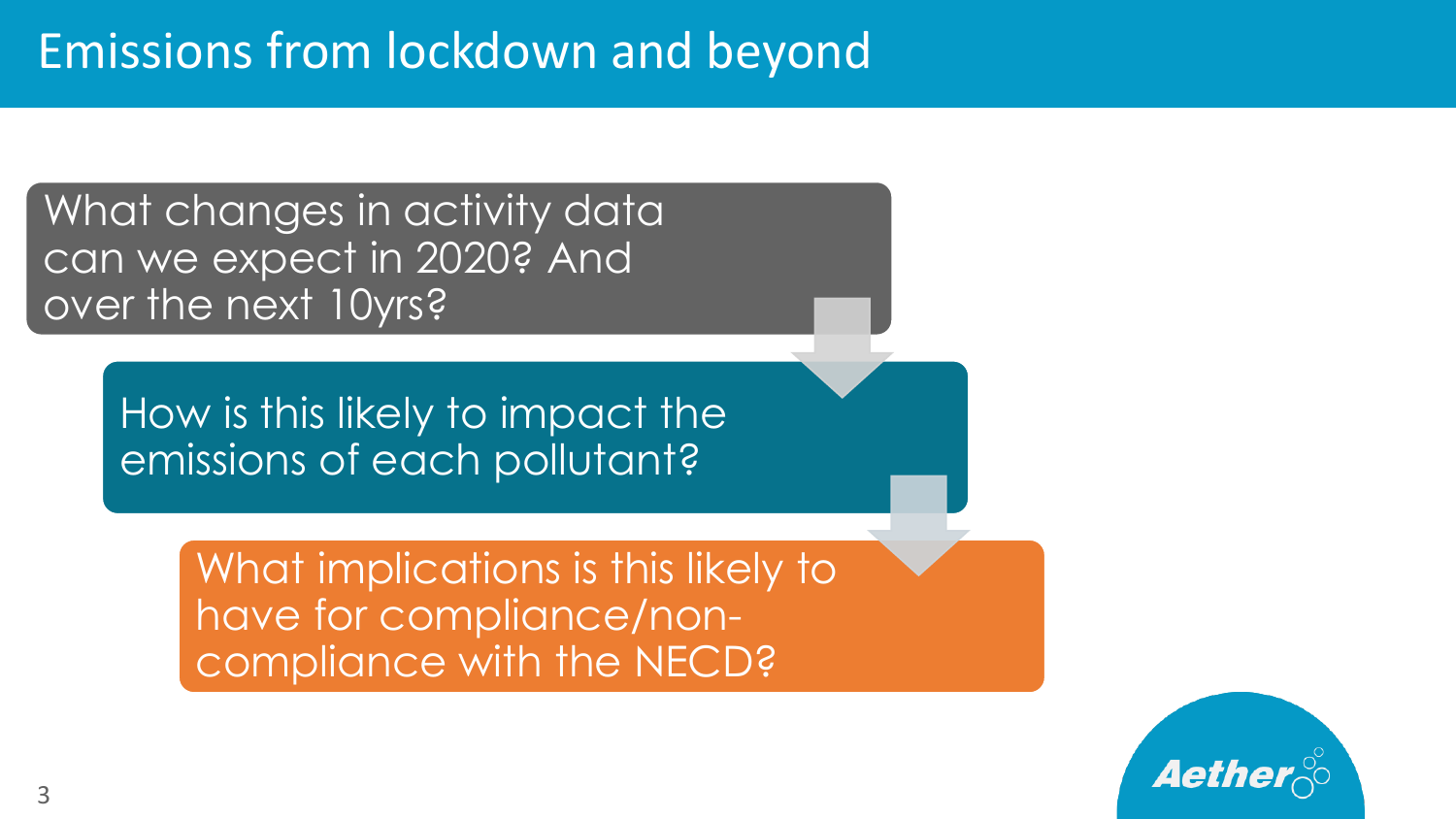#### Baseline Assumption

| Downtime (working days) |
|-------------------------|
| 30                      |
| 25                      |
| 29                      |
| 28                      |
| 33                      |
| 33                      |
| 29                      |
| 22                      |
| 33                      |
| 25                      |
| 31                      |
| 34                      |
| 31                      |
| 24                      |
| 27                      |
| 33                      |
| 15                      |
| 36                      |
| 29                      |
|                         |

- Lockdown measures to ease over the course of May  $\rightarrow$  20% of 2020 in reduced activity **conditions** (where relevant)
- Difficult to generalise 'exit strategies'
- No accounting for potential future lockdown periods



*Correct as of 4th May 2020, note 'working days'*

*Source: [ACEA](https://www.acea.be/news/article/interactive-map-production-impact-of-covid-19-on-the-european-auto-industry)*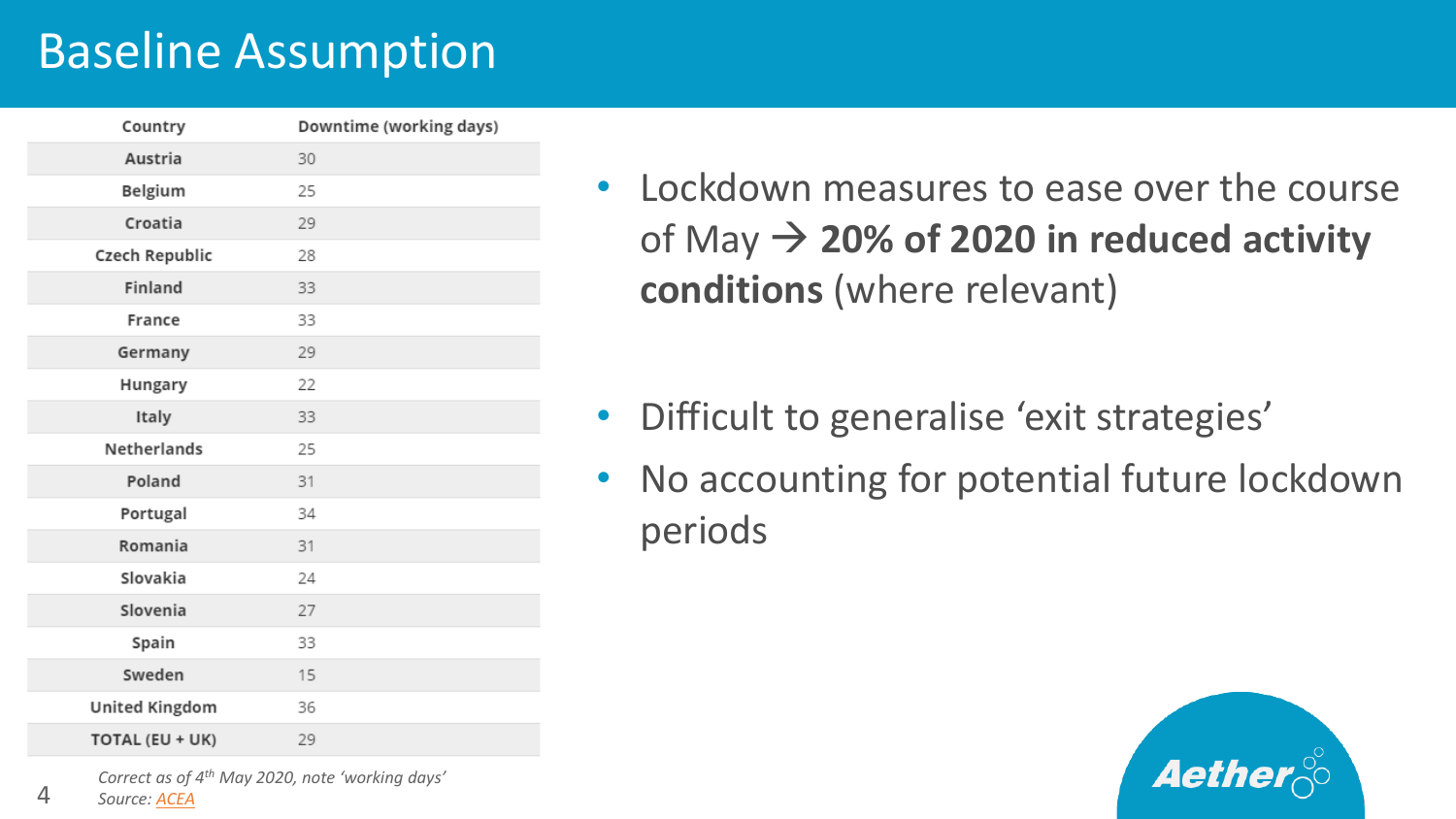#### Electricity Generation

| Lockdown indicators                                                                     | Longer-term changes                                               | Potential impact on<br>2020 activity data:                    |
|-----------------------------------------------------------------------------------------|-------------------------------------------------------------------|---------------------------------------------------------------|
| Drop in electricity demand (-17% GB, -16%<br>FR, -12% DE, -15% IT, -17% ES)             | Slow recovery for fossil fuel industry or<br>accelerated decline? | $-5%$                                                         |
| Drop in carbon intensity and increasing<br>use of renewables (-c.25%+ in DE, FR, ES)    | Electricity demand may stay low                                   | Potential longer-term<br>trend of impact on<br>activity data: |
| <b>Coal and oil industrial/power activity likely</b><br>to have dropped (if like China) |                                                                   |                                                               |



Source: Cornwall Insight Ireland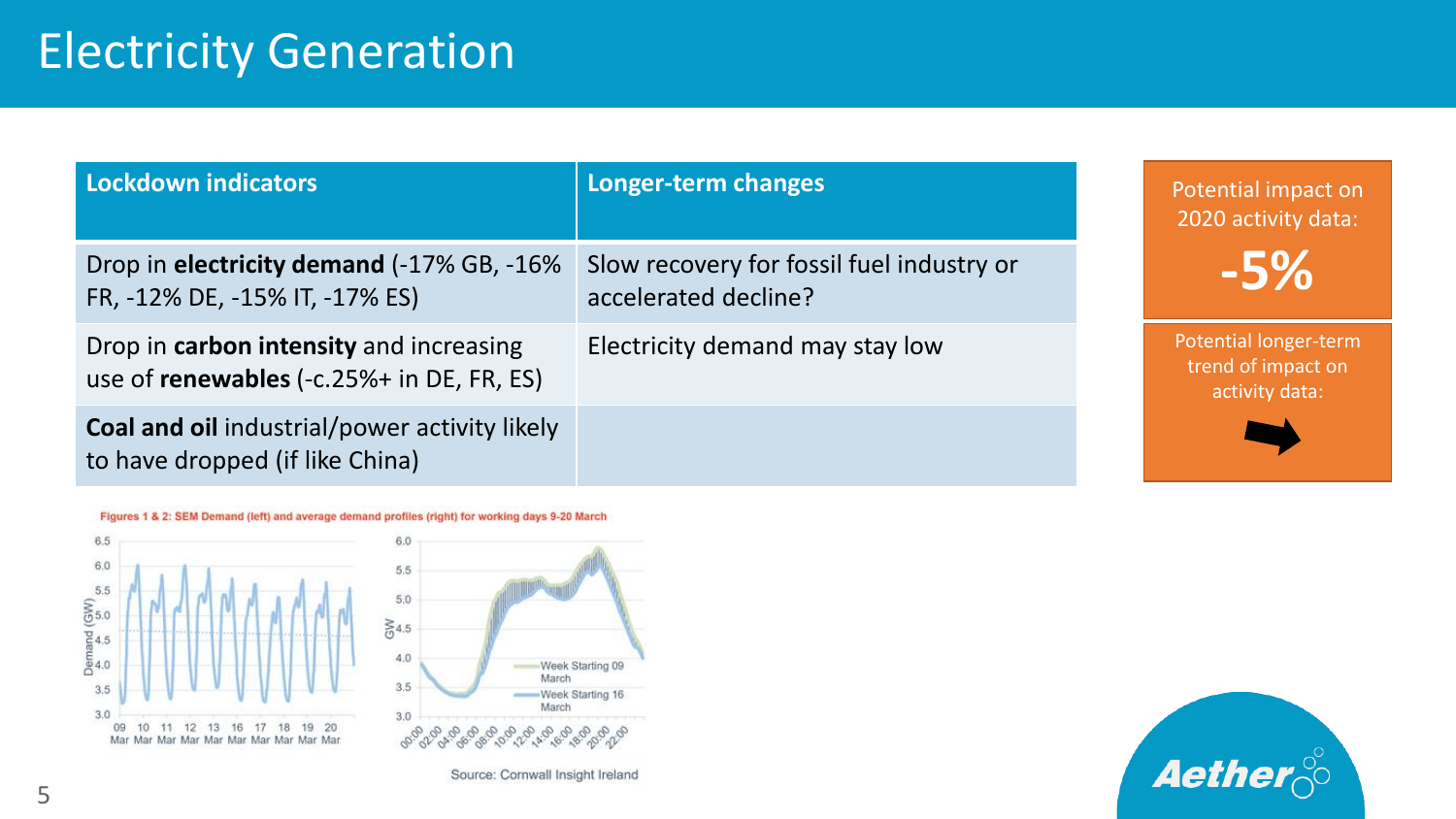| Lockdown indicators                                                                                        | Longer-term changes                                                  | Potential impact on<br>2020 activity data:                    |
|------------------------------------------------------------------------------------------------------------|----------------------------------------------------------------------|---------------------------------------------------------------|
| 40% loss in GVA in industry, 40% in<br>manufacturing (ECB staff estimate)                                  | Roll-back of environmental regulation?                               | $-8\%$                                                        |
| Supply chain disruption in automobile,<br>chemical, electronics & aircraft industries                      | 4 percentage point reduction in GDP<br>growth forecasts for Eurozone | Potential longer-term<br>trend of impact on<br>activity data: |
| Automobile industry one of the worst hit<br>(export expectation for German auto<br>industry down by 42.7%) |                                                                      |                                                               |





6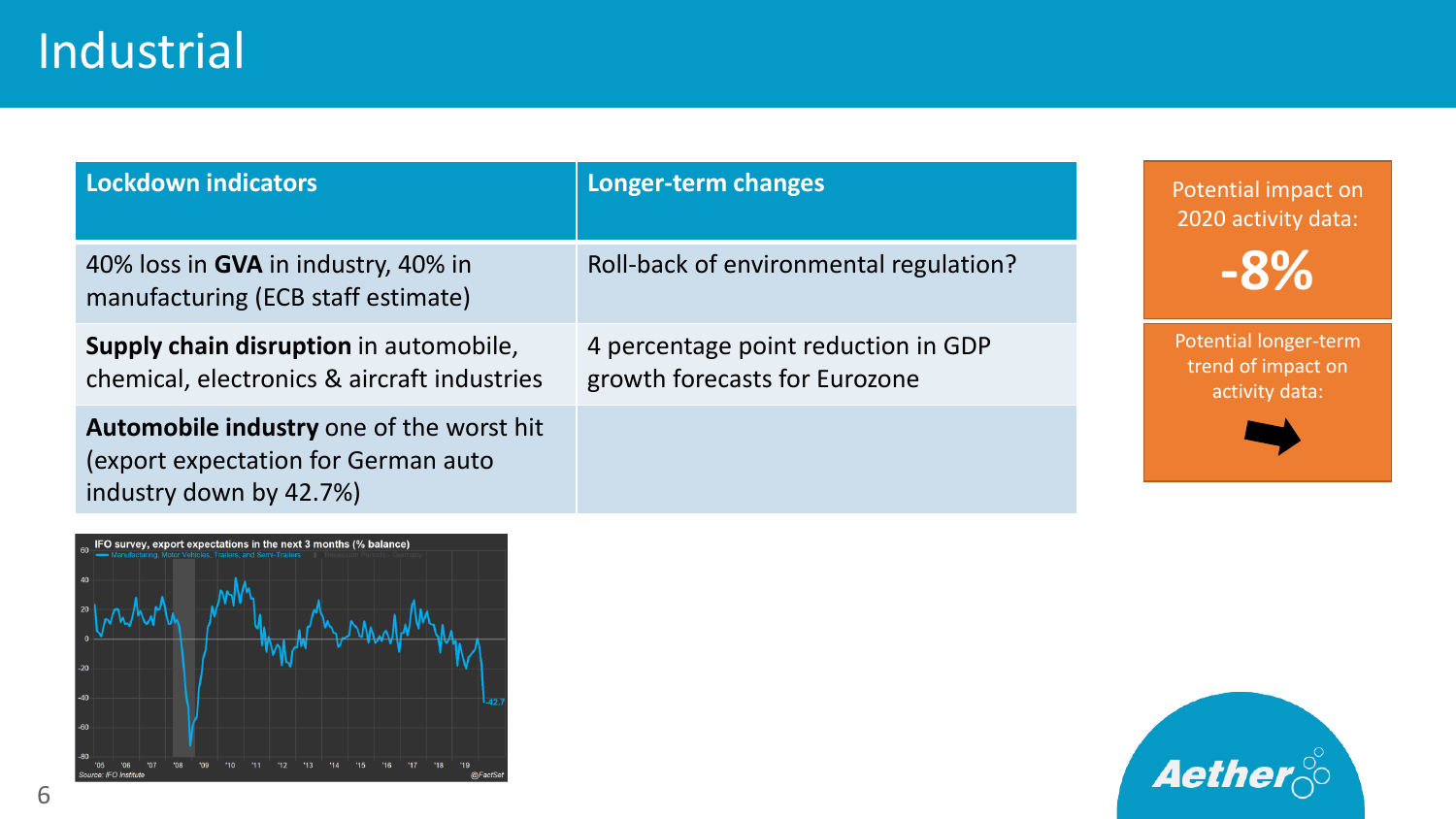## Residential and Commercial

| Lockdown indicators                                                                                 | Longer-term changes                                                   | Potential impact on<br>2020 activity data:                    |
|-----------------------------------------------------------------------------------------------------|-----------------------------------------------------------------------|---------------------------------------------------------------|
| ECMWF estimate 20% increase in<br>residential 'activity' during lockdown                            | Working from home seen as likely to<br>persist, in near-term at least | $+2\%$                                                        |
| <b>Struggling retail sector (outlook for UK)</b><br>retail down by a quarter)                       | Slow recovery of retail services                                      | Potential longer-term<br>trend of impact on<br>activity data: |
| Large proportions of population staying at<br>home                                                  | Public spending likely to be lower?                                   |                                                               |
| <b>Employed persons usually working from home</b><br>(% of total employment aged 15-64 years, 2018) |                                                                       |                                                               |



 $\operatorname{\mathsf{Q}}$  5.5%

5.0%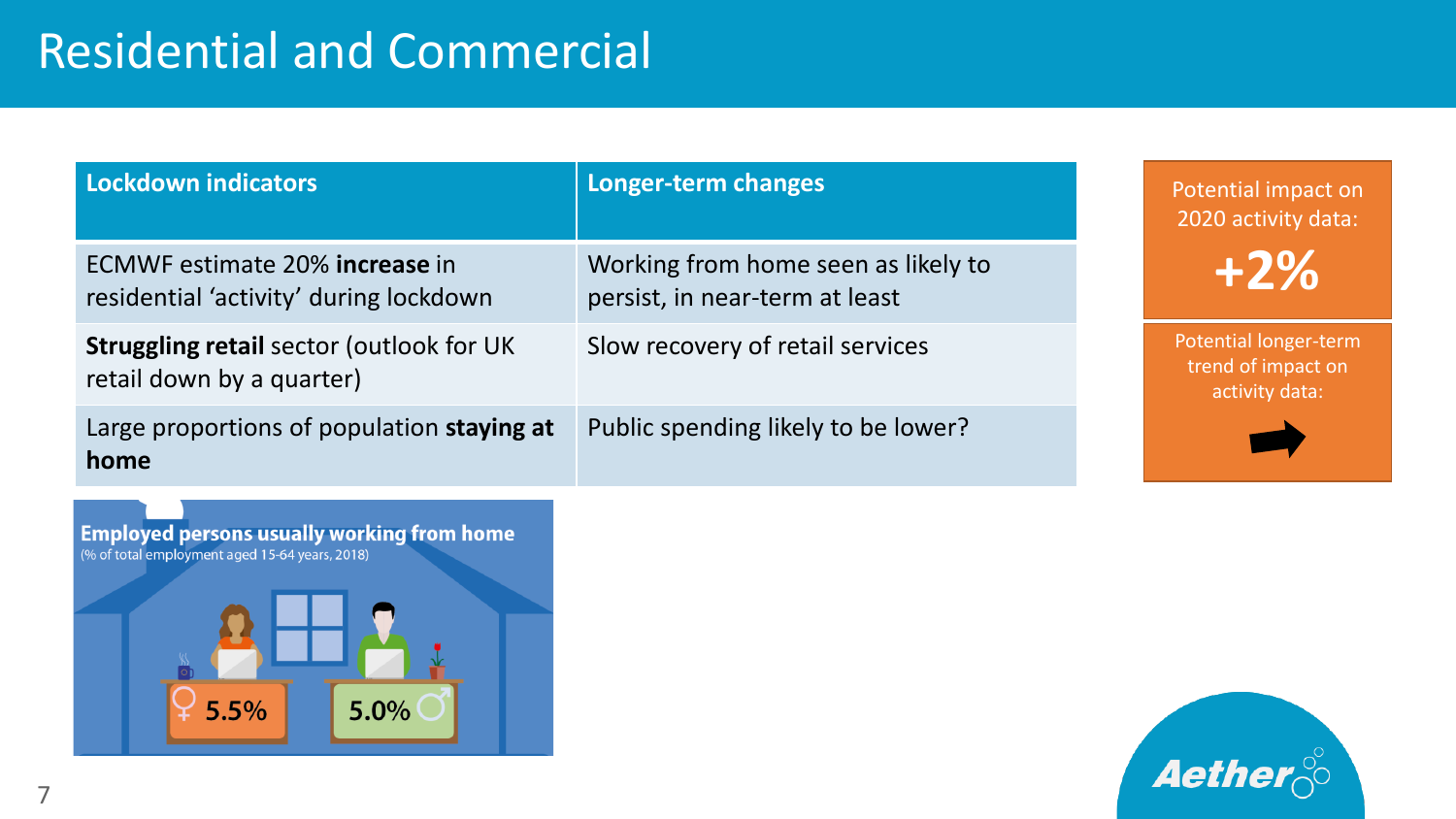| Lockdown changes                                                    | Longer-term changes                                                   | Potential impact on<br>2020 activity data:                    |
|---------------------------------------------------------------------|-----------------------------------------------------------------------|---------------------------------------------------------------|
| ECMWF estimate 60% decrease in road<br>traffic during lockdown      | Increased use of personal vehicles due to<br>public health concerns?  | -15%                                                          |
| Rapid drop in vehicle use (at 35-45% of<br>normal levels in the UK) | Likely immediate rebound in vehicle use<br>and congestion (see China) | Potential longer-term<br>trend of impact on<br>activity data: |
| Decrease in congestion in urban centres<br>(35% decrease in NYC)    |                                                                       |                                                               |



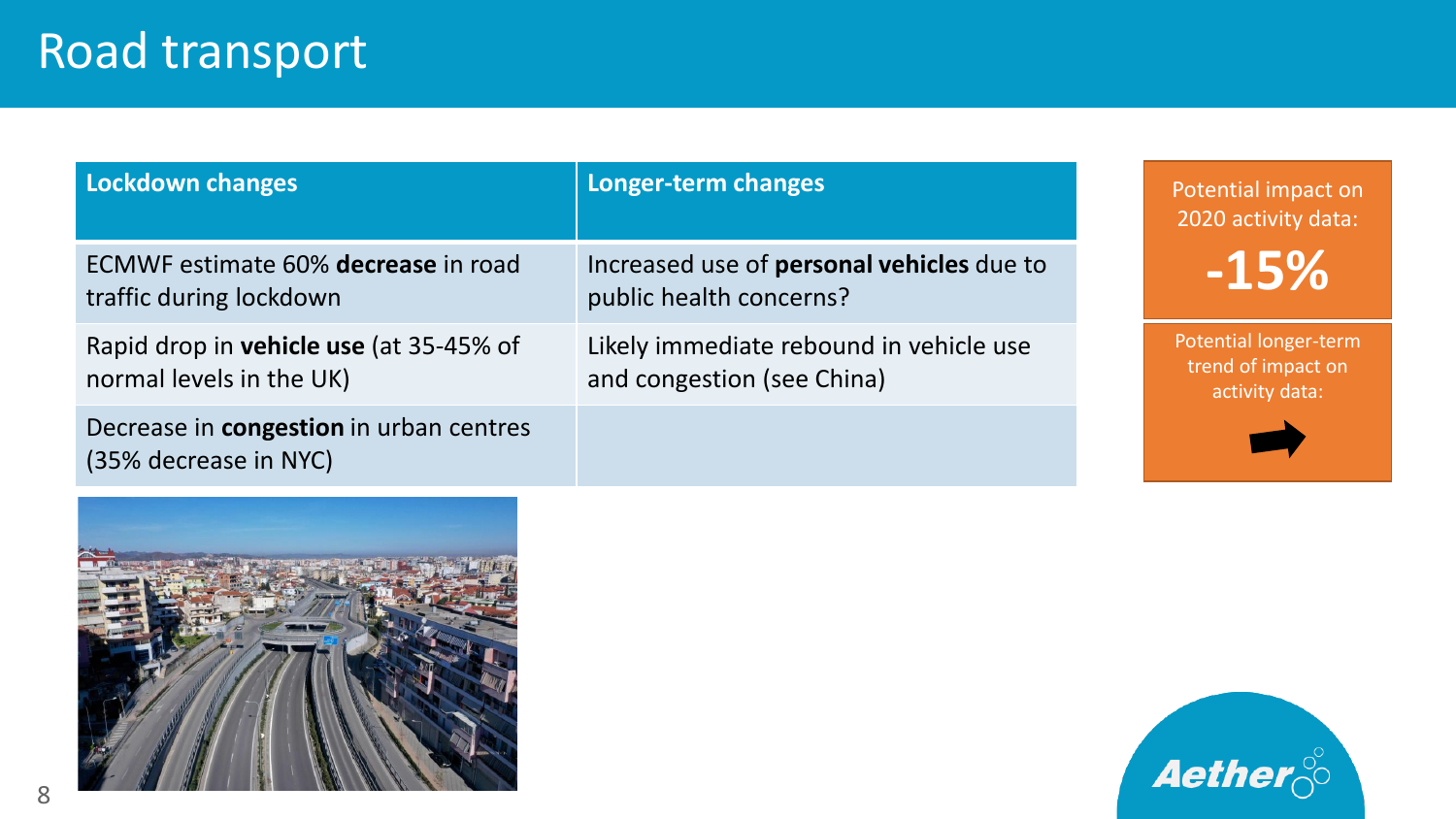# Other transport/machinery

| <b>Lockdown changes</b>                                                                                                      | Longer-term changes                                                      |                                                                      | Potential impact on<br>2020 activity data: |  |
|------------------------------------------------------------------------------------------------------------------------------|--------------------------------------------------------------------------|----------------------------------------------------------------------|--------------------------------------------|--|
| 40% loss in GVA in construction (ECB staff<br>estimate)                                                                      | Slow recovery of surviving airlines, tighter<br>border controls          |                                                                      | $-20%$                                     |  |
| Airline inactivity and collapse (87%<br>reduction in flights across Europe, over 1<br>million 'deficit' in expected flights) | Estimated 20-30% decrease in tourism<br>across 2020; a sustained shift?  | <b>Potential longer-term</b><br>trend of impact on<br>activity data: |                                            |  |
| Rail operators on a restricted service<br>across Europe (use down by 95% in UK)                                              | Decreased use of public transport for<br>public health reasons (by 20%?) |                                                                      |                                            |  |



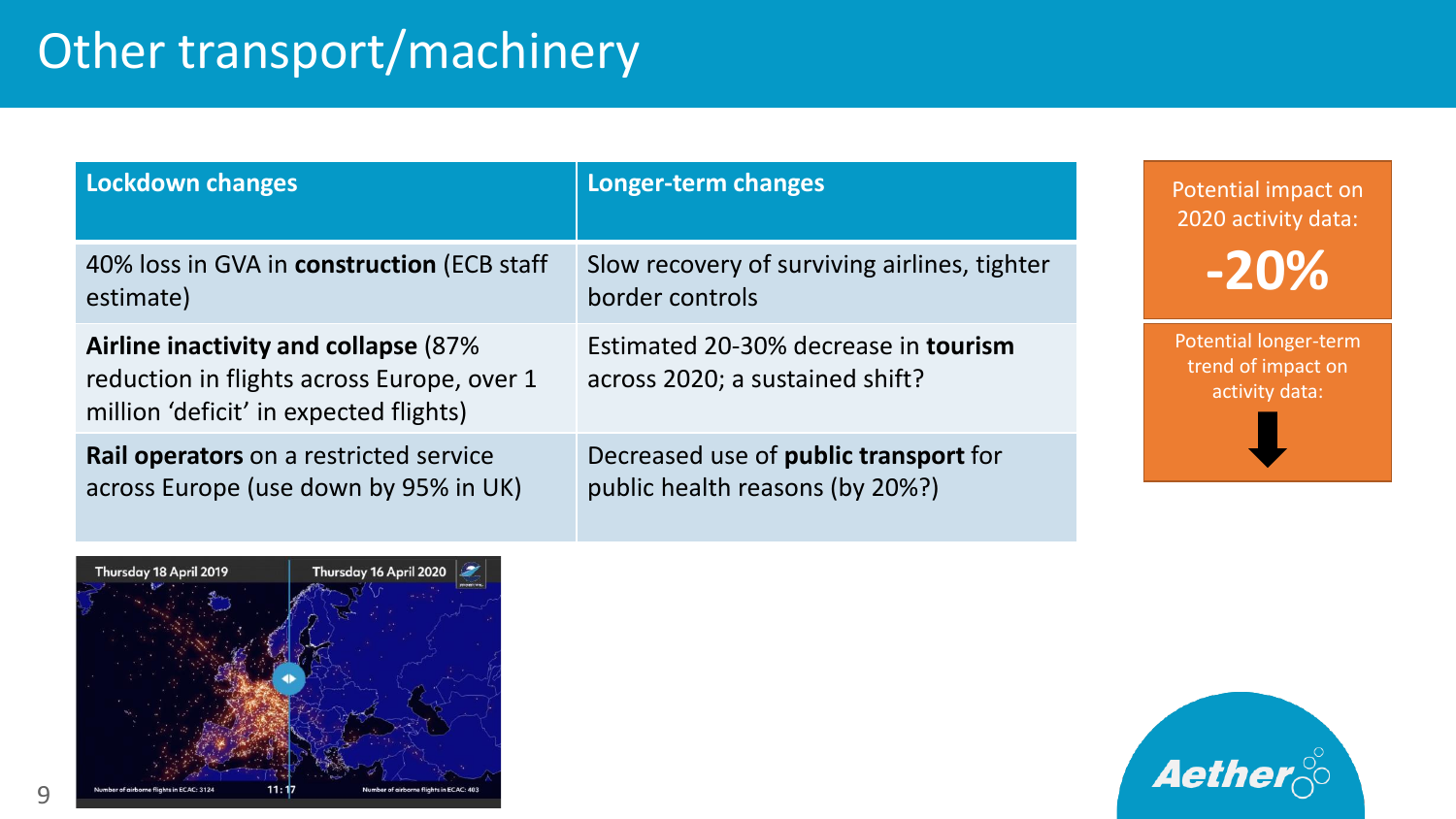| <b>Lockdown changes</b>                                                         | Longer-term changes                                                   | Potential impact on<br>2020 activity data:                    |
|---------------------------------------------------------------------------------|-----------------------------------------------------------------------|---------------------------------------------------------------|
| Little evidence (yet) of major disturbance<br>to annual growth/slaughter cycles | Changes in crop types/livestock<br>management as food demand changes? | None?                                                         |
| ECMWF estimate no change in agricultural<br>activity during lockdown            |                                                                       | Potential longer-term<br>trend of impact on<br>activity data: |
| Peak in PM in UK (mid-April) attributed in<br>part to "agricultural ammonia"    |                                                                       |                                                               |



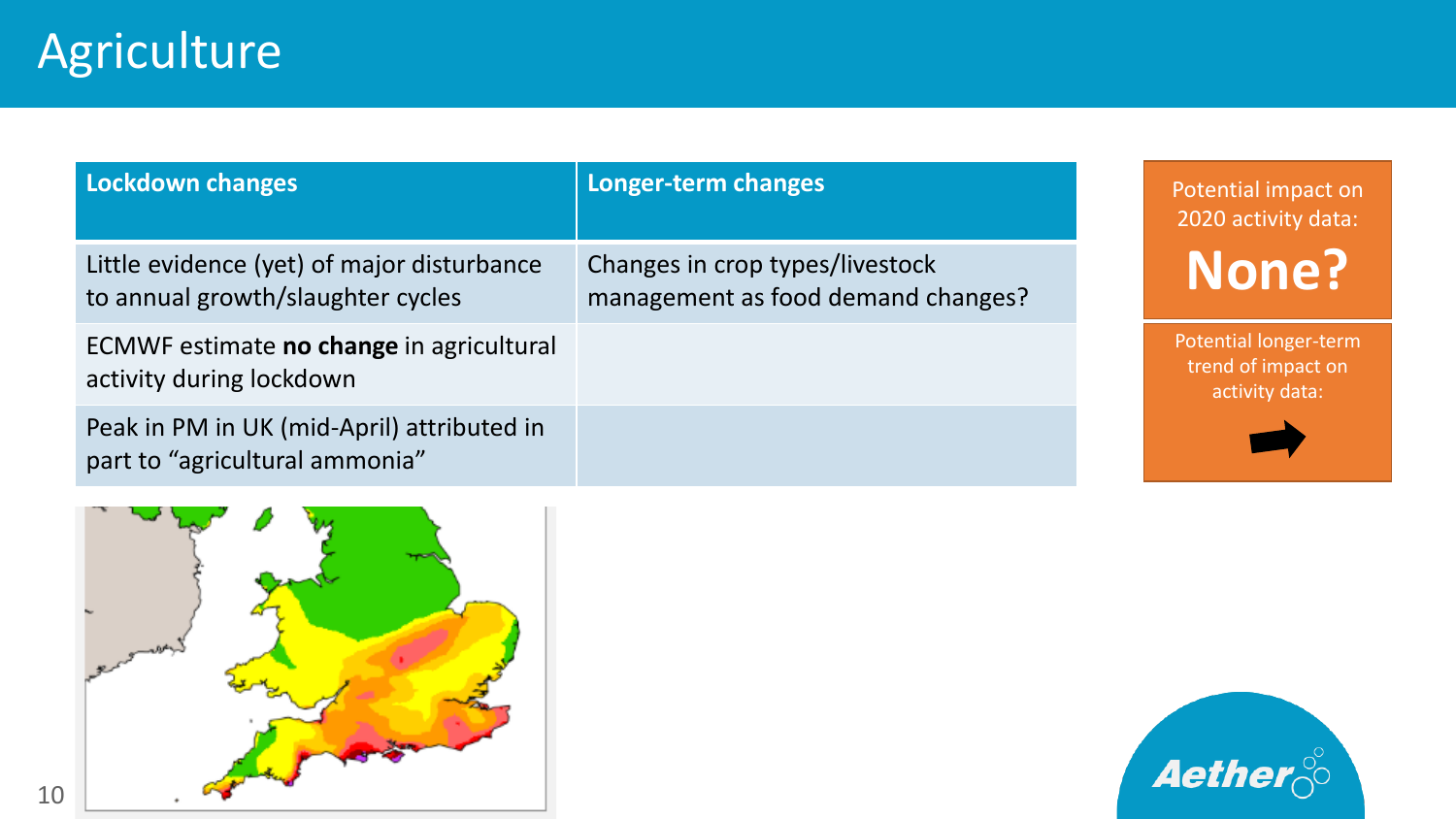| <b>Sector</b>                       | <b>Estimated impact: 2020 AD</b> | Long term impact on AD? |
|-------------------------------------|----------------------------------|-------------------------|
| <b>Electricity generation</b>       | $-5%$                            | Slight decrease?        |
| Industrial                          | $-8%$                            | Slight decrease?        |
| <b>Residential &amp; Commercial</b> | $+2\%$                           | Slight increase?        |
| Road Transport                      | $-15%$                           | Slight increase?        |
| <b>Other Transport</b>              | $-20%$                           | Decrease?               |
| Agriculture                         | No change?                       | Slight increase?        |

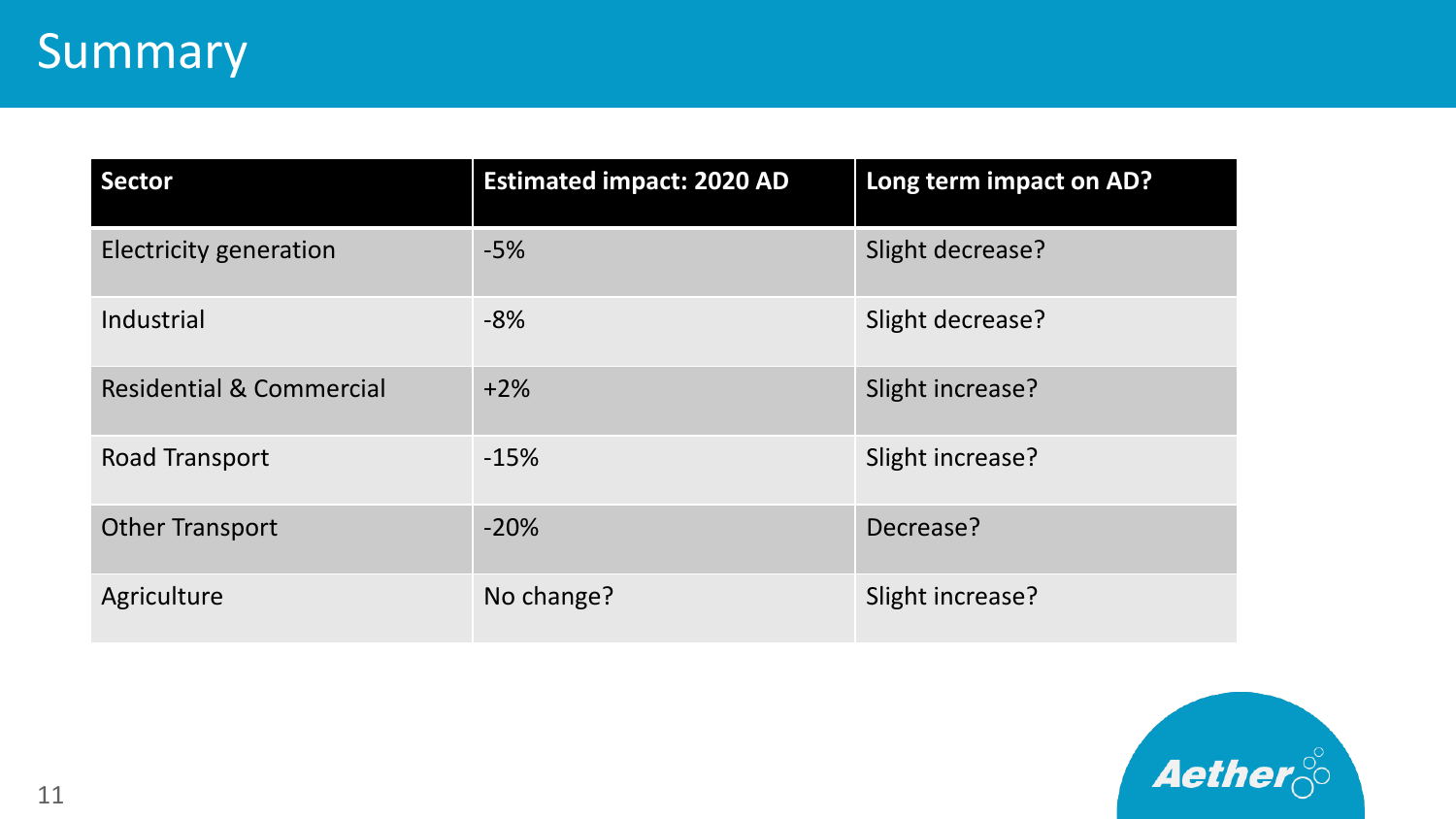## Potential implications for compliance in 2020

- Assuming the estimated impacts discussed:
	- Projected 2020 non-compliances for SOx  $(1)$ , NH<sub>3</sub>  $(10)$  and PM<sub>2.5</sub>  $(4)$  are unchanged
	- However, fewer cases of non-compliance for NOx and NMVOC:

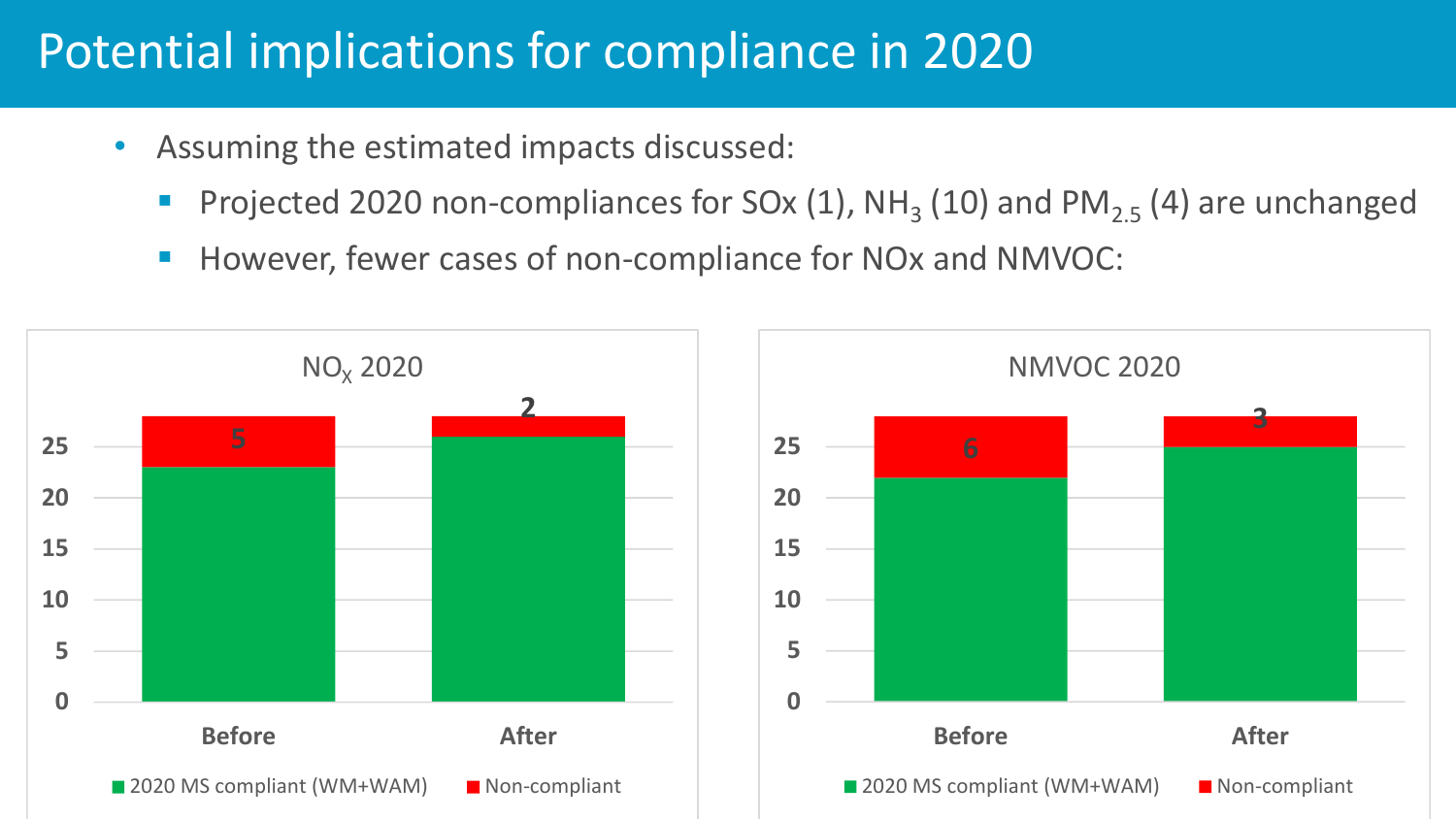# Potential implications for compliance in 2030 (1)

- Difficult to determine, as it depends on:
	- Rate of recovery from lockdown
	- Whether governments continue to implement WAM during economic hardship
	- ... and it is generally more difficult to forecast 10 years ahead
- No change for:
	- $NOx 4$  relying on WAM, but further 6 non-compliant
	- $SO<sub>2</sub> 8$  relying on WAM, but further 10 non-compliant
	- NMVOC 4 relying on WAM, but further 10 non-compliant
	- $PM_{2.5}$  4 relying on WAM, but further 11 non-compliant

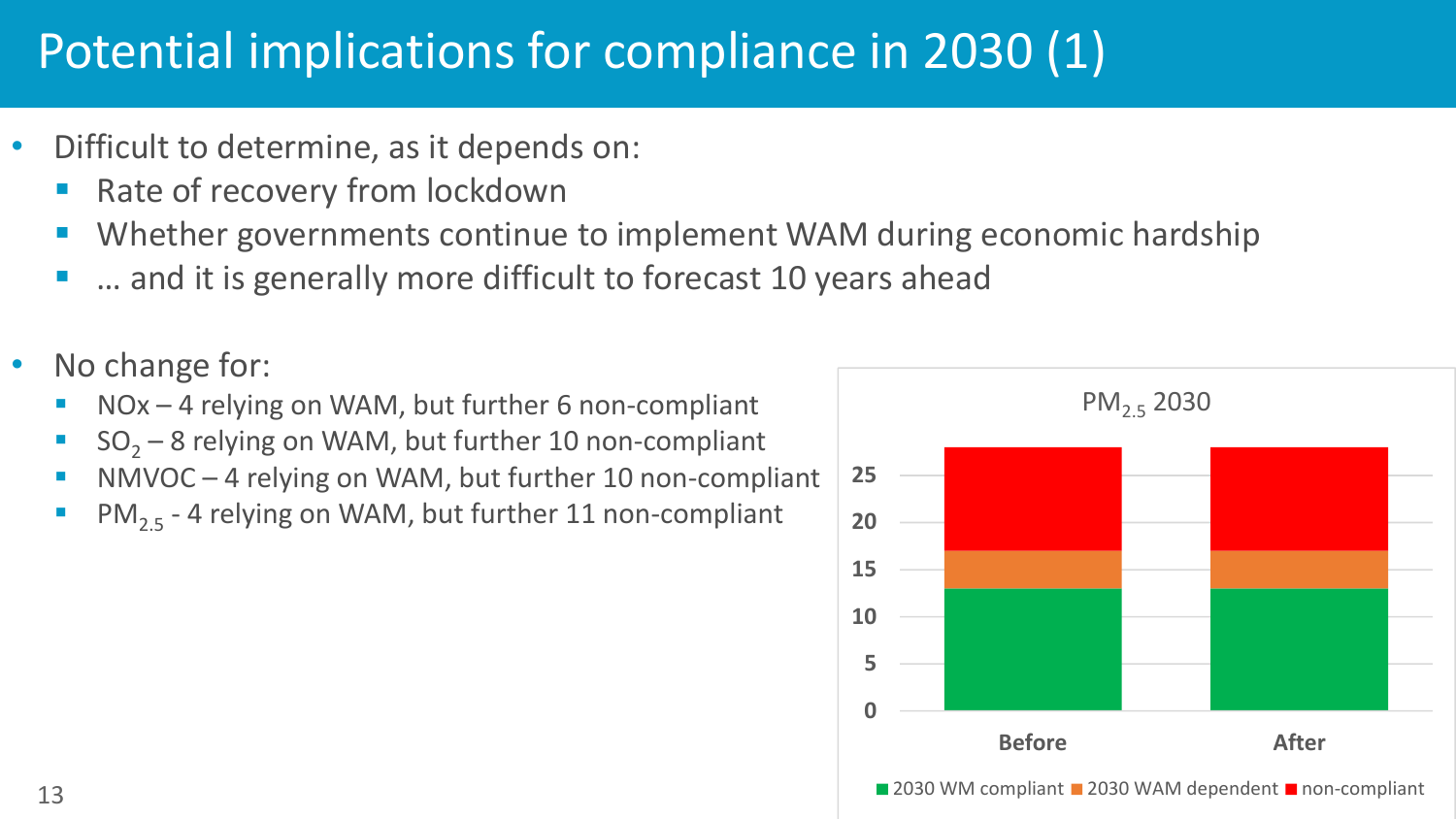# Potential implications for compliance in 2030 (2)

- However, for  $NH<sub>3</sub>...$ 
	- 12 predicted non-compliances increases to 19 predicted non-compliances
	- Some non-compliances may be addressed after reporting of updated projections
	- But it will be interesting to see how MS respond across the coming years.

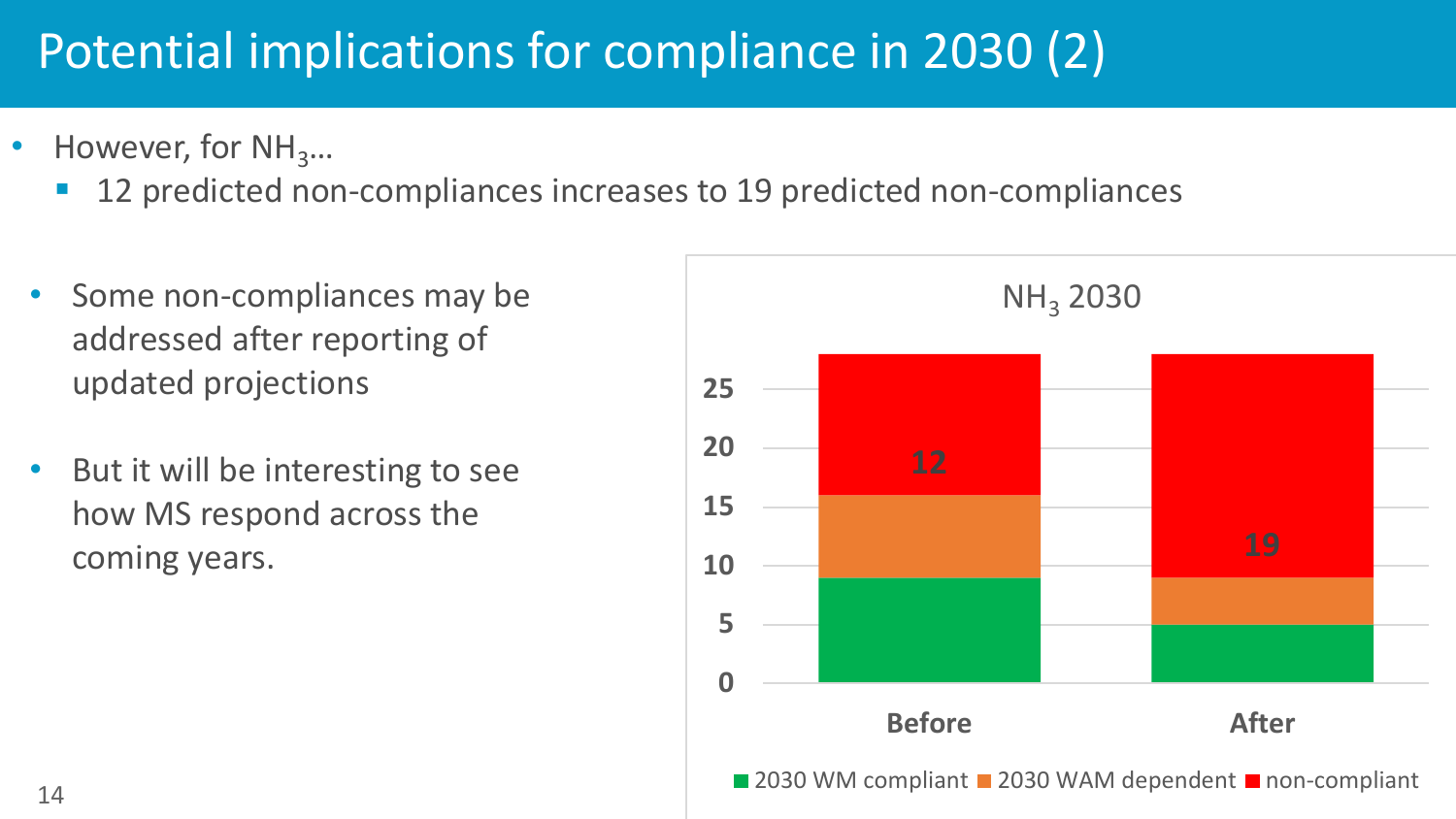## Crucial consideration: why type of recovery can we expect?

- 1. Return to BAU?
- 2. Gradual recovery?
- 3. Partial recovery?
- 4. Seasonal disruption as the new norm?

*Beyond the short term, in which sectors can we expect profound change in activity data due to the long-term effects of COVID-19?*